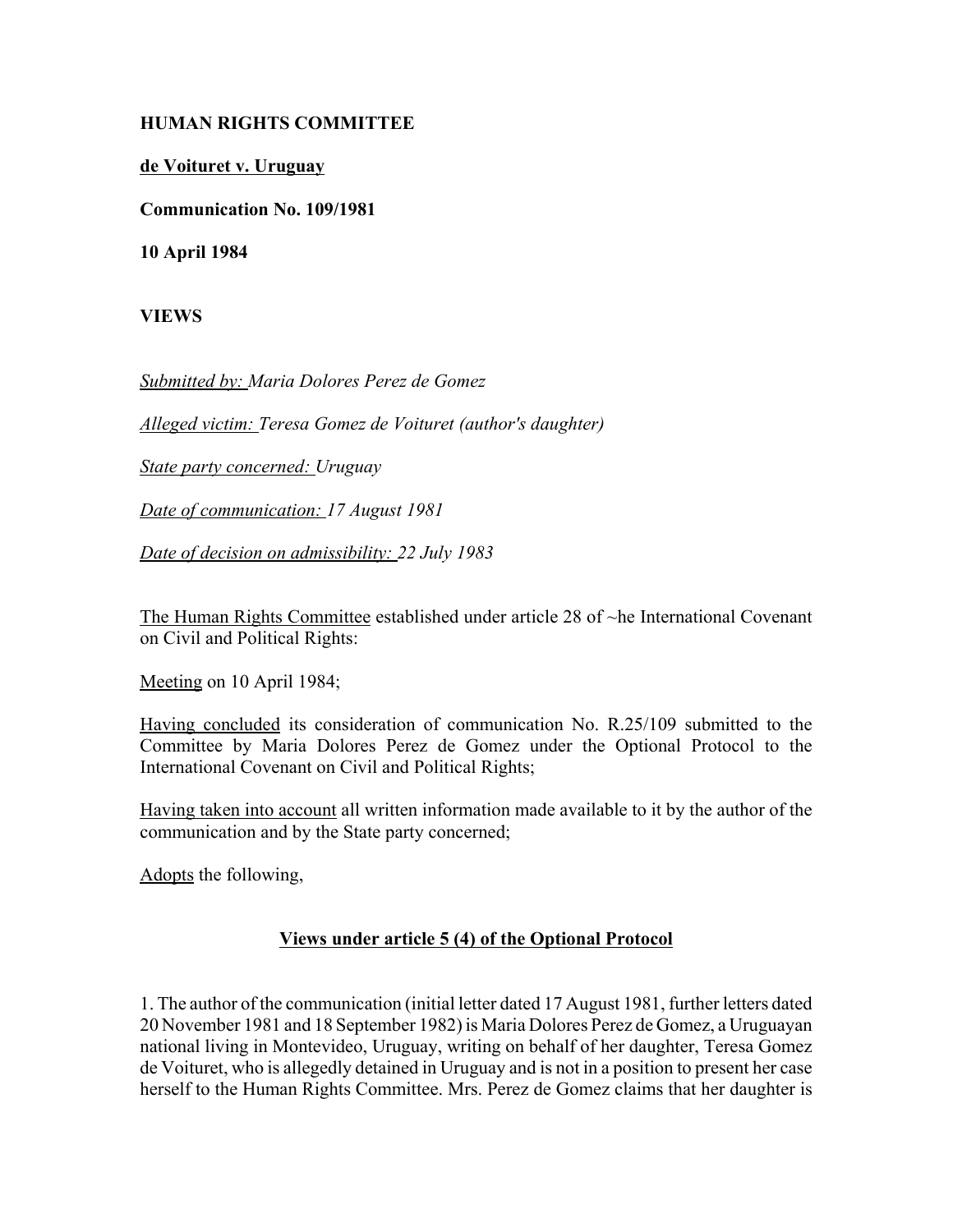a victim of a breach by Uruguay of article 10 (1) of the International Covenant on Civil and Political Rights.

2.1 The author states that Teresa Gomez de Voituret, a medical doctor, was arrested on 27 November 1980 at the airport of Carrasco, Uruguay, upon her return from a medical seminar held in Buenos Aires, Argentina, from 24 to 27 November 1980.

2.2 The author submits that her daughter was arrested by plainclothes men without any warrant and taken to Military Unit No. 1 of the Artillery in the area of Cerro, where she allegedly was held in solitary confinement in a cell almost without natural. light and which she was not allowed to leave until she was brought to trial in June 1981. From then on she was allowed periods of recreation outside her cell, hooded and forced to walk without interruption during this time.

2.3 The author was allowed to visit her daughter in the Military Unit 30 days after the arrest occurred. The visit took place in the presence of three guards who listened to every word of the discussion between mother and daughter. The author states that these kinds of visits continued, once every two weeks, until Teresa Gomez de Voituret was transferred to the Punta de Rieles prison where she is still detained. In Punta de Rieles prison she is allowed one half-hour visit by close family members every two weeks.

2.4 Mrs. Perez de Gomez states that at her first visit in the Military Unit she could observe that her daughter's state of health had visibly deteriorated since the time before her arrest. She claims, based upon information she received from a person who had been detained for some time in the same place as Teresa Gomez de Voituret and who had later been released, that her daughter was subjected to torture during interrogation in order to extract confessions from her.

2.5 Thus, Teresa Gomez de Voituret falsely confessed that she was a member of a political group which kept close links with persons in and outside Libertad prison where her husband has been detained since 27 December 1974. Teresa Gomez de Voituret later revoked this statement in her written declarations before the court. She further admitted during interrogation that she had tried to mobilize international human rights bodies and related religious institutions, inside and outside Uruguay, drawing their attention to the critical situation of her husband and other prisoners in Libertad prison, claiming thereby that her husband's life was in grave danger because of death threats he allegedly had received from prison personnel.

2.6 The author claims that the Uruguayan authorities perceived her daughter's efforts before these human rights bodies as a threat to the country's image abroad.

2.7 In June 1981, Teresa Gomez de Voituret was charged with "subversive association and attempt against the Constitution followed by preparatory acts".

2.8 The author alleges that the proceedings in her daughter's case before the military court of first instance do not provide the necessary guarantees for a fair judicial process as they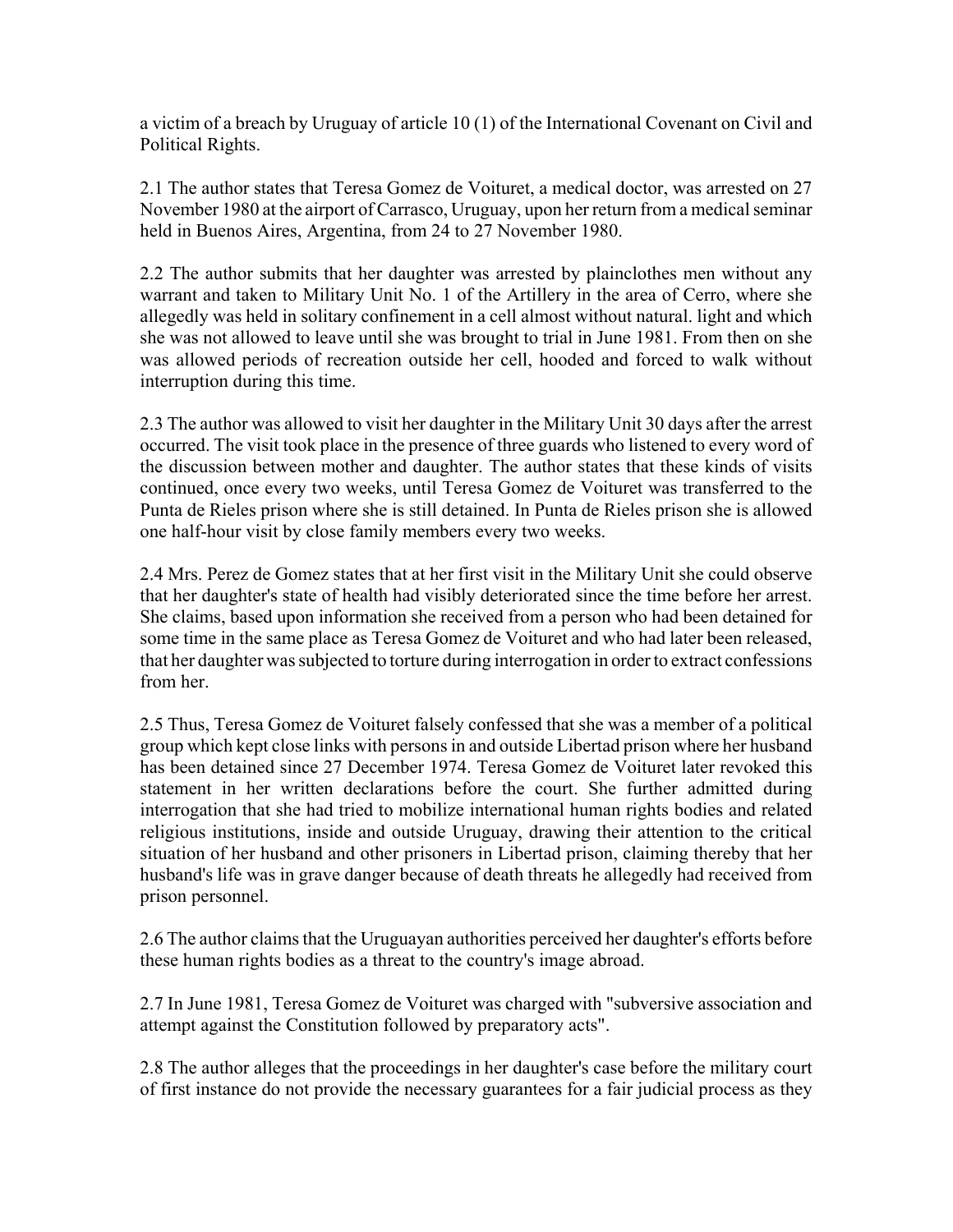do not permit her daughter to be brought before the judge in person, but provide only for written statements by her daughter which are taken by a court clerk. The author further alleges in this connection that, although her daughter had been given the possibility to appoint a defence lawyer of her own choice, in reality she can expect only very little assistance from him because she is prevented from consulting him freely. The conversations have to take place by telephone, while the defence lawyer and her daughter are separated by a glass wall and continuously watched by guards Standing at their side.

2.9 The author maintains that there are no domestic remedies which could be effectively pursued in her daughter's case. The author also submits that to her knowledge the same matter has not been submitted to the Inter-American Commission for Human Rights.

2.10 Finally, the author states that she submits the case of her daughter to the Human Rights Committee with the request that the Committee take appropriate action to secure a fair trial for her daughter and her subsequent release.

3. By its decision of 16 March 1982 the Working Group of the Human Rights Committee transmitted the communication under rule 91 of the provisional rules of procedure to the State party concerned, requesting information and observations relevant to the question of admissibility of the communication. The State party was also requested (a) to provide the Committee with copies of any court orders or decisions relevant to this case} and (b) to inform the Committee whether the alleged victim was brought before the military judge of first instance in person and what were the relevant laws and practices in this respect.

4.1 By a note dated 24 June 1982 the State party informed the Committee that Teresa Gomez de Voituret was tried on 23 March 1982, charged with the offence of "subversive association" under article 60 (V) of the Military Criminal Code. The State party adds that Teresa Gomez de Voituret had been accused of this offence "on the basis of evidence confirming her active participation in the subversive movement known as 'Seispuntismo', which sought to reactivate MLN and about which the Committee has already been informed". The State party stresses that

"Teresa Gomez de Voituret was a member of the most active centre of agitation and propaganda and [that] her primary task was to try to recruit new members for this seditious organization".

4.2 The State party did not however submit copies of any court orders or decisions of relevance to the case or reply to the specific questions set out in paragraph 3 above.

5.1 On 18 September 1982, the author of the communication forwarded her comments in reply to the State party's submission of 24 June 1982. She rejects the State party's contention that her daughter ever was an active member of MLN. She claims, in this connection, that "the Military Government of Uruguay simply invented the subversive movement known as 'Seispuntismo' in order to bring to trial once again a group of prisoners who had completed or almost completed their sentences in Libertad prison'. .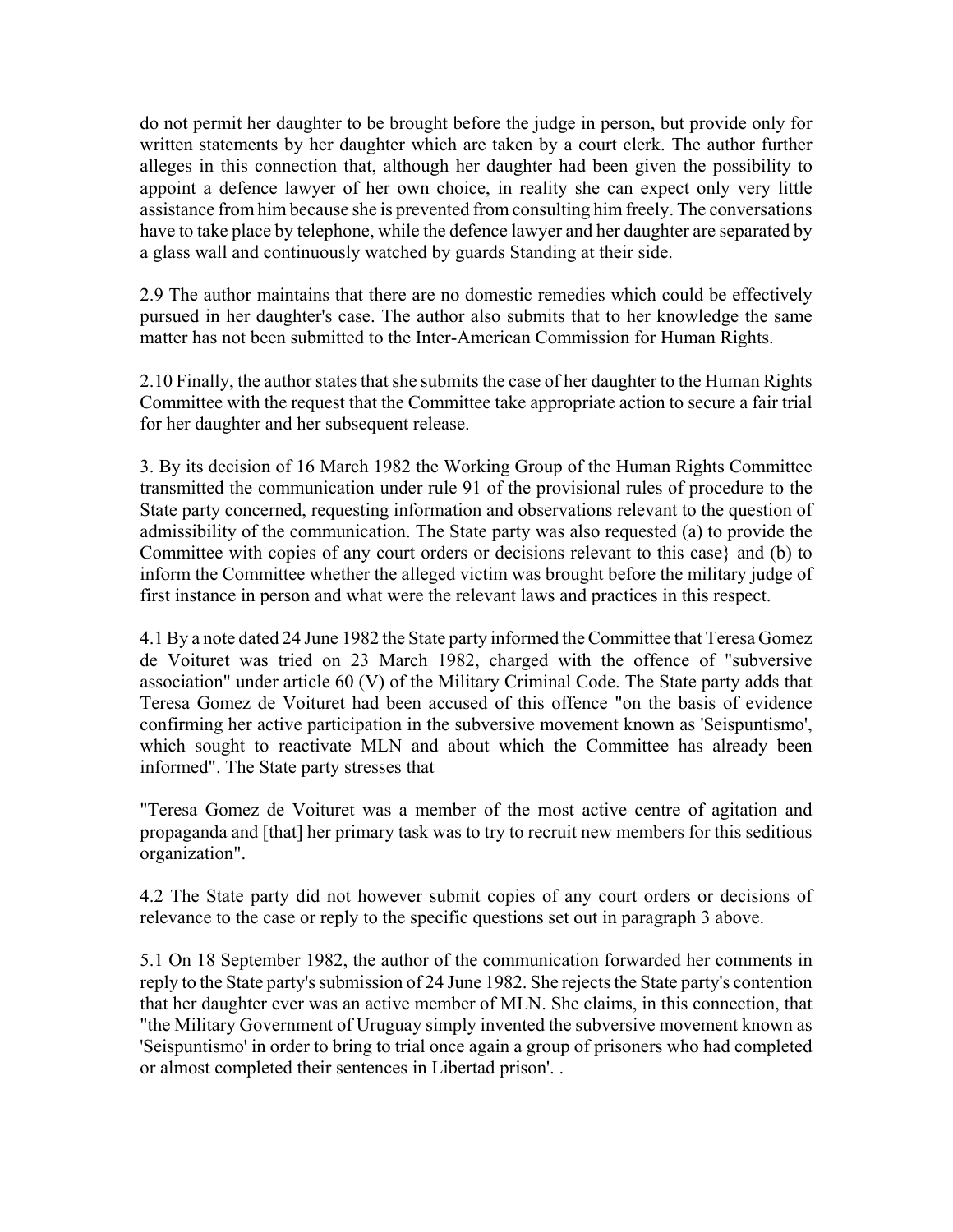5.2 Mrs. Perez de Gomez asserts that her daughter merely reported to the Red Cross and to the organization "Justicia y Par' in Buenos Aires the physical, psychological and moral pressure that was being exerted at that time in Libertad prison against her husband Jorge Voituret Pazos and other political prisoners. She maintains that acting thus in defence of her husband was the only offence her daughter committed.

6. In reply to the author's comments and observations on its submission of 24 June 1982, the State party, in a further note dated 28 December 1982, reaffirms its statement on the case as contained in its note of 24 June 1982.

7. On 3 May 1983 the State party was again requested to furnish additional information inter alia as to whether judgement of first instance had already been rendered in the case. The time-limit for the State party's response expired on 20 June 1983'. No such additional information had been received from the State party when the Committee decided on the admissibility of the communication in July 1983.

8. With regard to article 5 (2) (a), the author's assertion that the same matter had not been submitted to any other procedure of international investigation or settlement was not contested by the State party. As to the question of exhaustion of domestic remedies, the State party did not contest the author's statement concerning the absence of effective remedies in her daughter's case. The Committee noted in this regard that it would appear that the trial of Teresa Gomez de Voituret, although begun on 23 March 1982, might not yet have been concluded, since the Committee had no information that judgement had been given. However, the allegations of violations of the Covenant related to ill-treatment in Prison and the lack of guarantees of a fair trial, as required by the Covenant, in respect of which the State party did not claim that there was an effective domestic remedy which the alleged victim had failed to exhaust. The Committee therefore was unable to conclude that in the circumstances of this case there were domestic remedies which could have been effectively pursued. Accordingly, the Committee found that the communication was not inadmissible under article 5 (2) (a) and (b) of the Optional Protocol.

9. On 22 July 1983 the Human Rights Committee therefore decided:

1. That the communication was admissible;

2. That, in accordance with article 4 (2) of the Optional Protocol, the State party be requested to submit to the Committee, within six months of the date of transmittal to it of the decision, written explanations or statements clarifying the matter and the remedy, if any, that might have been taken by it;

3. That the State party be informed that the written explanations or statements submitted by it under article 4 (2) of the Optional Protocol must relate primarily to the substance of the matter under consideration. The Committee stressed that, in order to perform its responsibilities, it required specific responses to the allegations which had been made by the author of the communication and the State party's explanations of the actions taken by it. The State party was again requested (a) to enclose copies of any court orders or decisions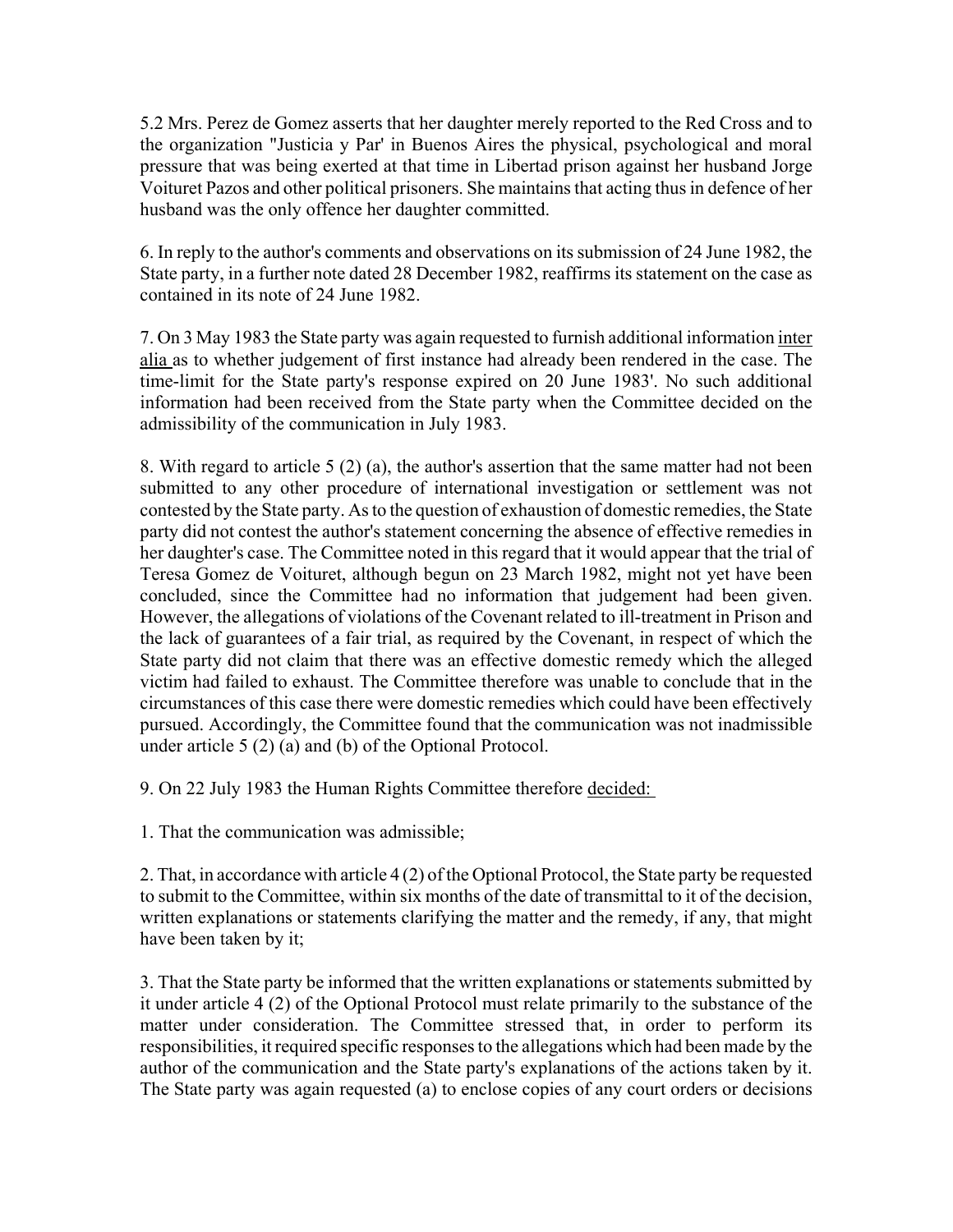of relevance to the matter under consideration, (b) to inform the Committee whether the alleged victim was brought before the military judge of first instance in person and what were the relevant laws and practices in that respect, and (c) to inform the Committee as to the outcome of the trial at first instance of Teresa Gomez de Voituret and whether the judgement of the court of first instance was subject to appeal.

10. By a note of 22 August 1983 in response to the Committee's request of 3 May 1983, the State party submitted the following additional information:

"In the proceedings against Teresa Gomez de Voituret, the accused was sentenced at first instance on 28 September 1982 to five years' rigorous imprisonment on conviction of the offences of 'subversive association' and 'conspiracy to undermine the Constitution followed by criminal acts'.

"On 15 June 1983 judgement was given at second instance confirming the sentence. The proceedings were conducted with all the guarantees provided for under the Uruguayan legal system, including that relating to the right of the accused to appropriate legal assistance."

11.1 In its submission under article 4 (2) of the Optional Protocol, dated 14 December 1983, the State party added:

"In all cases the legally established trial procedures are observed, which includes appearance before the competent judge. With respect to the judgements of first and second instance there are remedies to which recourse may be had within the prescribed periods. Finally, it must be pointed out that in Uruguay maltreatment and threats are not methods employed, and the physical integrity of prisoners is fully protected."

The Committee notes with concern that, in spite of its repeated requests, it has not been furnished with any copies of court orders or decisions of relevance to the matter under consideration.

11.2 No further submission has been received from the author.

12.1 The Human Rights Committee, having examined the present communication in the light of all the information made available to it by the parties as provided in article 5 (1) of the Optional Protocol, hereby decides to base its views on the following facts, which appear uncontested.

12.2 Teresa Gomez de Voituret was arrested on 27 November 1980 by plainclothes men without any warrant and taken to Military Unit No. 1, where she was held in solitary confinement in a cell almost without natural light and which she was not allowed. to leave until she was brought to trial in June 1981. She was subsequently transferred to Punta de Rieles prison, where she is still detained. In June 1981 she was charged with "subversive association and attempt against the Constitution followed by preparatory acts". Her trial at first instance began on 23 March 1982 and she was sentenced on 28 September 1982 to five years' rigorous imprisonment. On 15 June 1983 judgement was given at second instance